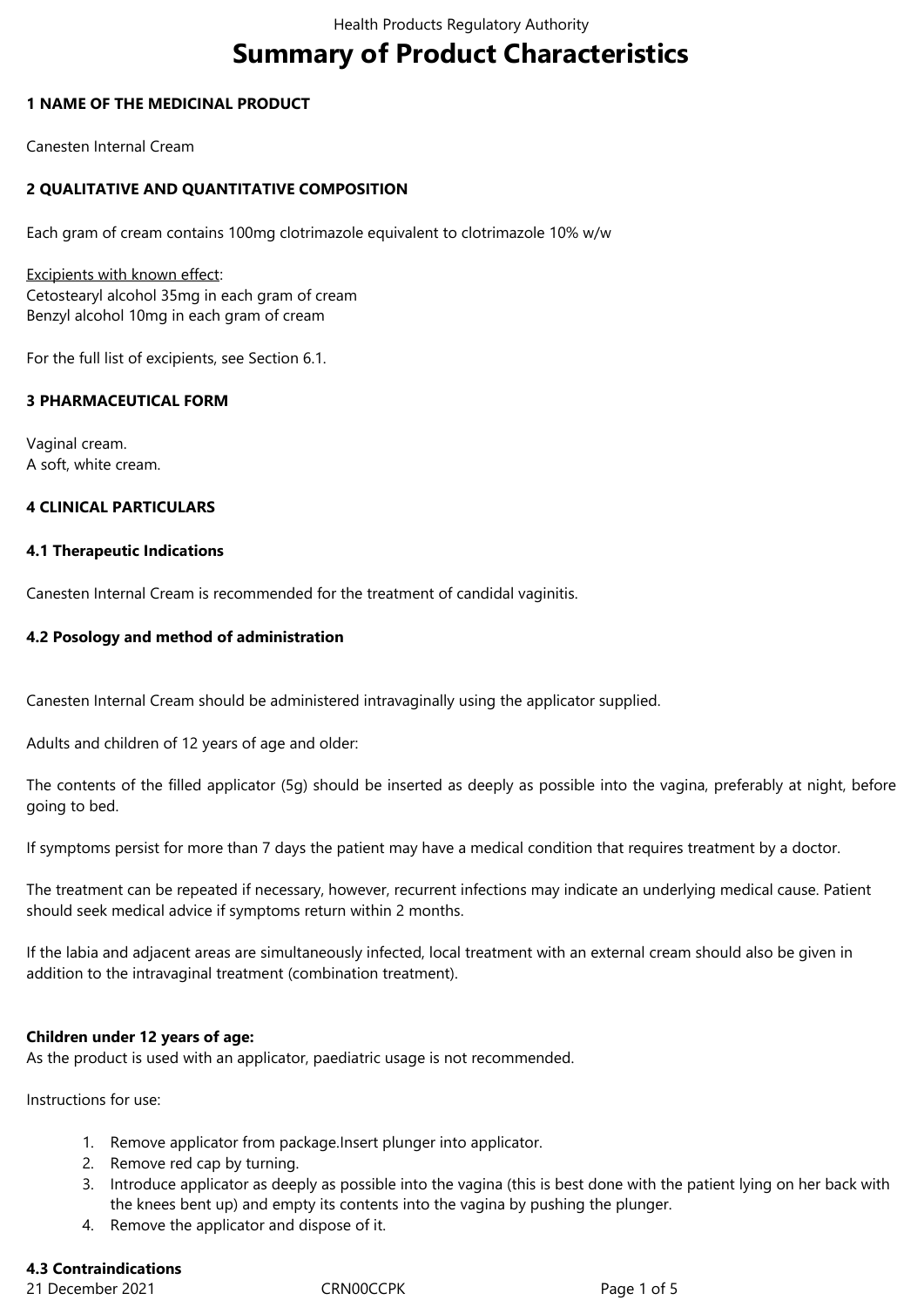#### Health Products Regulatory Authority

Hypersensitivity to the active substance or to any of the excipients listed in section 6.1

## **4.4 Special warnings and precautions for use**

Medical advice should be sought if this is the first time the patient has experienced symptoms of candidal vaginitis.

Before using Canesten Internal Cream, medical advice must be sought if any of the following are applicable:

- more than two infections of candidal vaginitis in the last 6 months.
- previous history of a sexually transmitted disease or exposure to partner with sexually transmitted disease
- pregnancy or suspected pregnancy
- aged under 12 or over 60 years
- known hypersensitivity to imidazoles or other vaginal antifungal products Canesten Internal Cream should not be used if the patient has any of the following symptoms whereupon medical advice should be sought:
- irregular vaginal bleeding
- abnormal vaginal bleeding (vaginal haemorrhage) or a blood-stained discharge
- vulval or vaginal ulcers, blisters or sores
- lower abdominal pain or dysuria
- any adverse events such as redness, irritation or swelling associated with the treatment
- fever (temperature of 38°C or above) or chills
- nausea or vomiting
- diarrhoea
- foul smelling vaginal discharge
- Back pain.
- Associated shoulder pain. Treatment during the menstrual period should not be performed due to the risk of the cream being washed out by the menstrual flow. The treatment should be finished before the onset of menstruation. Do not use tampons, intravaginal douches, spermicides or other vaginal products while using this product. Avoidance of vaginal intercourse is recommended in case of vaginal infection while using this product because your partner could become infected. Avoid contact with eyes and do not swallow. When used in pregnancy, the product should be inserted without using an applicator (see "Pregnancy").

This product contains cetostearyl alcohol, which may cause local skin reactions (e.g. contact dermatitis). The product also contains benzyl alcohol which may cause allergic reactions and mild local irritation

## **4.5 Interaction with other medicinal products and other forms of interactions**

Laboratory tests have suggested that, when used together, this product may cause damage to latex contraceptives. Consequently the effectiveness of such contraceptives may be reduced. Patients should be advised to use alternative precautions for at least five days after using this product.

Concomitant treatment with vaginal clotrimazole and oral tacrolimus (FK-506; immunosuppressant) might lead to increased tacrolimus plasma levels and similarly with sirolimus. Patients should thus be thoroughly monitored for symptoms of tacrolimus or sirolimus overdosage, if necessary by determination of the respective plasma levels.

## **4.6 Fertility, pregnancy and lactation**

Pregnancy:

There are limited data available from the use of clotrimazole in pregnant women. Animal studies with clotrimazole have shown reproductive toxicity at high oral doses (see section 5.3). At the low systemic exposures of clotrimazole following vaginal treatment, harmful effects are considered unlikely. Clotrimazole can be used during pregnancy, but only under the direction of a doctor or midwife.

During pregnancy the treatment should be carried out with clotrimazole vaginal tablets, since these can be inserted without using an applicator.

## Breast-feeding:

There are no data on the excretion of clotrimazole into human milk. However, systemic absorption is minimal after administration and is unlikely to lead to systemic effects. Clotrimazole may be used during lactation under medical supervision.

21 December 2021 CRN00CCPK Page 2 of 5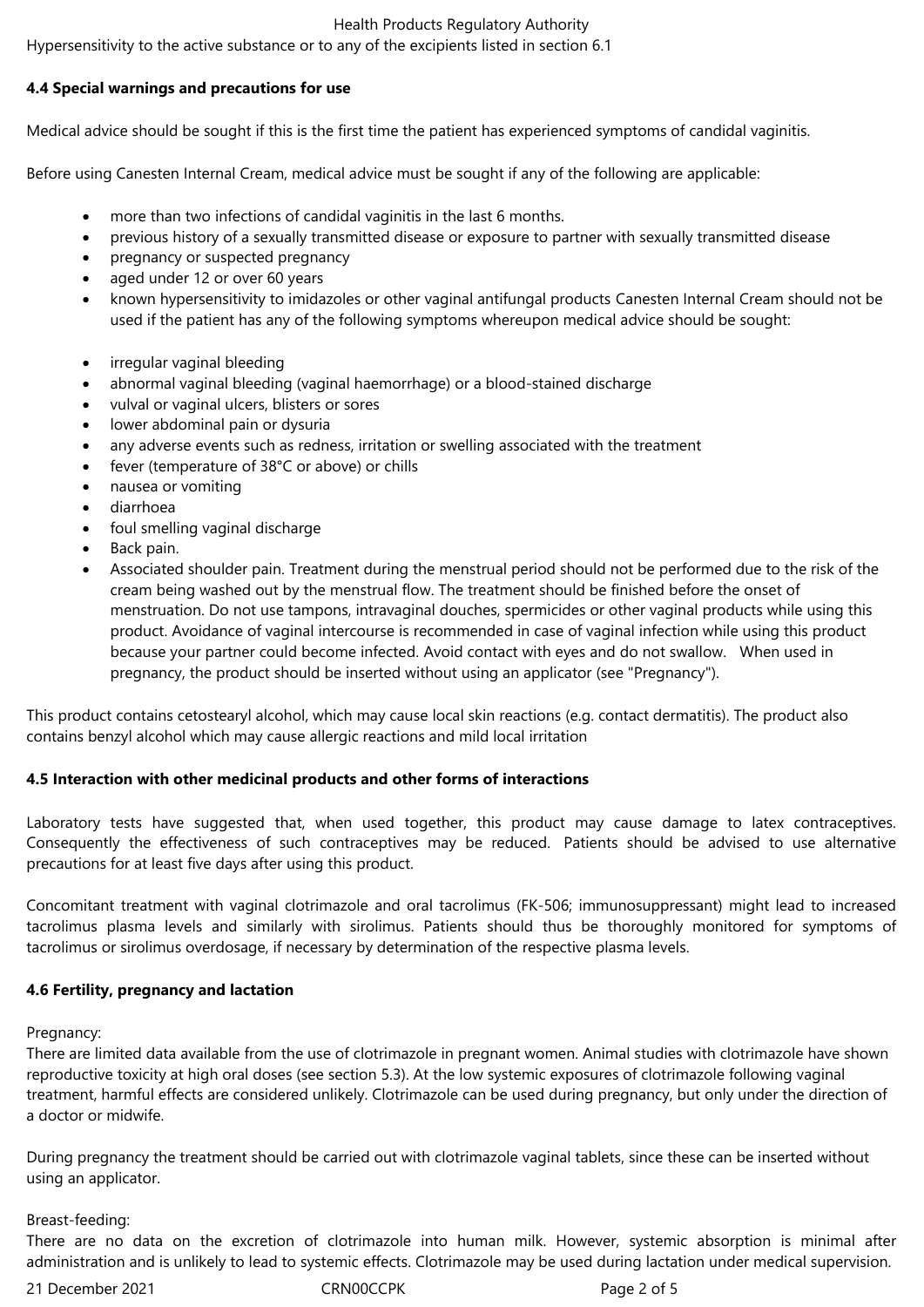Fertility:

No human studies of the effects of clotrimazole on fertility have been performed, however, animal studies have not demonstrated any effects of the drug on fertility (see Section 5.3).

## **4.7 Effects on ability to drive and use machines**

The medication has no or negligible influence on the ability to drive or use machinery.

## **4.8 Undesirable effects**

Frequency not known. The following adverse reactions have been identified during post-approval use of Clotrimazole. Because these reactions are reported voluntarily from a population of uncertain size, it is not always possible to reliably estimate their frequency.

## **Immune system disorders**

Hypersenitivity, anaphylactic reactions, angioedema,

## **Vascular disorders**

Syncope, hypotension

**Respiratory, thoracic and mediastinal disorders**

Dyspnea

**Skin and subcutaneous tissue disorders**

Rash, urticaria

## **Reproductive system and breast disorders**

Vulvovaginal discomfort , vulvovaginal burning sensation, vaginal exfoliation, vulvovaginal pruritus, vulvovaginal pain, vaginal haemorrhage, vulvovaginal erythema, vaginal discharge.

## **Gastrointestinal disorders**

Abdominal pain, nausea

## **General disorders and administration site conditions**

Application site irritation, oedema, pain

## Reporting of suspected adverse reactions

Reporting suspected adverse reactions after authorisation of the medicinal product is important. It allows continued monitoring of the benefit/risk balance of the medicinal product. Healthcare professionals are asked to report any suspected adverse reactions via HPRA Pharmacovigilance; Website: www.hpra.ie.

## **4.9 Overdose**

In the event of accidental oral ingestion, routine measures such as gastric lavage should be performed only if clinical symptoms of overdose become apparent (e.g. dizziness, nausea or vomiting).

## **5 PHARMACOLOGICAL PROPERTIES**

## **5.1 Pharmacodynamic properties**

# **Pharmacotherapeutic group: Antifungals for topical use – imidazole and triazole derivates**

# **ATC Code: D01A C01**

21 December 2021 CRN00CCPK Page 3 of 5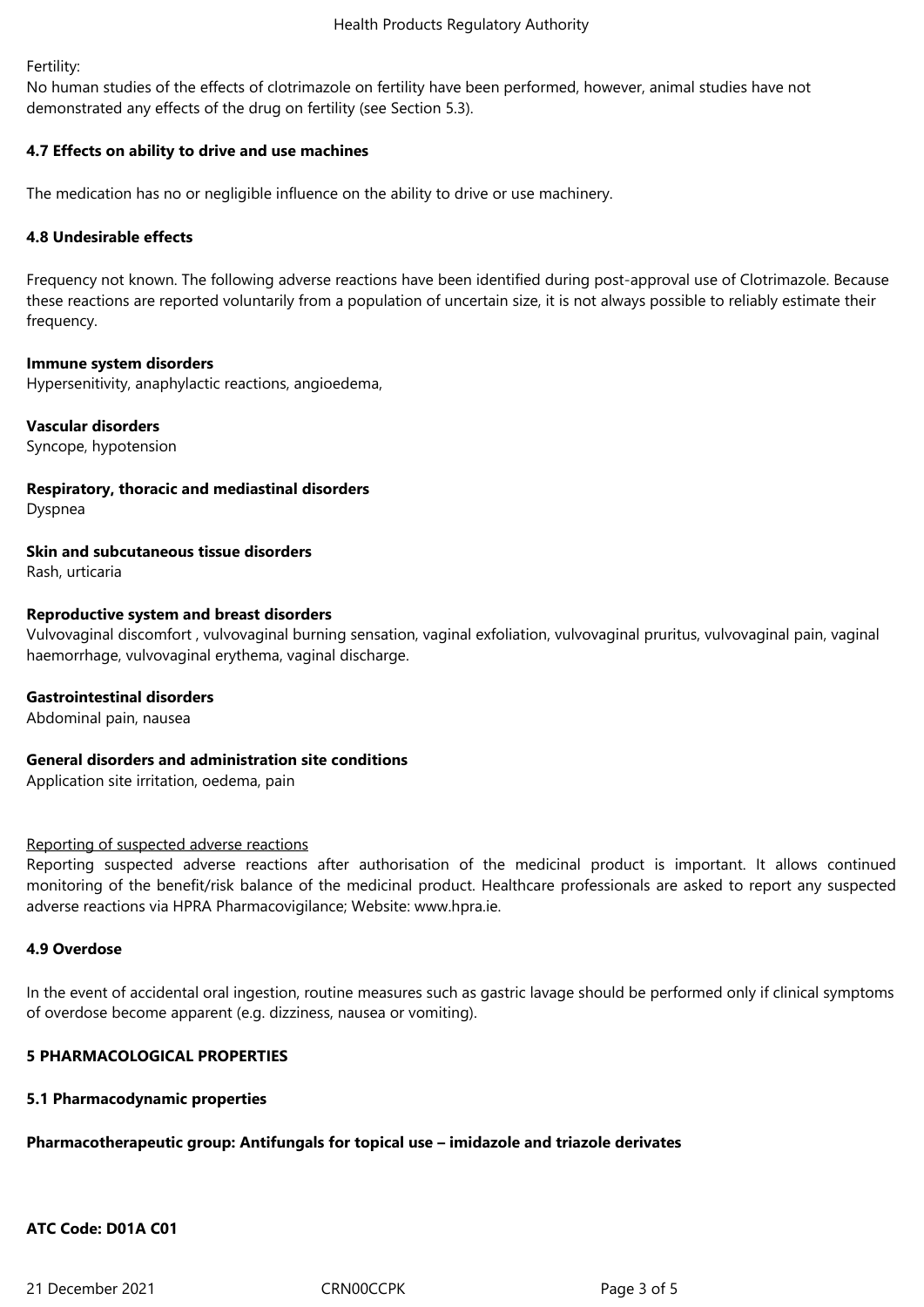## Mechanism of Action

Clotrimazole acts against fungi by inhibiting ergosterol synthesis. Inhibition of ergosterol synthesis leads to structural and functional impairment of the cytoplasmic membrane.

#### Pharmacodynamic Effects

Clotrimazole has a broad antimycotic spectrum of action *in vitro* and *in vivo*, which includes dermatophytes, yeasts, moulds, etc.

Under appropriate test conditions, the MIC values for these types of fungi are in the region of less than 0.062 – 8.0 microgram/ml substrate. The mode of action of clotrimazole is fungistatic or fungicidal depending on the concentration of clotrimazole at the site of infection. *In vitro* activity is limited to proliferating fungal elements; fungal spores are only slightly sensitive.

In addition to its antimycotic action, clotrimazole also acts on, gram-positive microorganisms (streptococci/staphylococci/ Gardnerella vagiinalis),) and gram-negative microorganisms (Bacteroides). It has no effect on lactobacilli.

*In vitro*, clotrimazole inhibits the multiplication of Corynebacteria and gram-positive cocci – with the exception of enterococci – in concentrations of 0.5 – 10 microgram/ml substrate.

Primarily resistant variants of sensitive fungal species are very rare; the development of secondary resistance by sensitive fungi has so far only been observed in very isolated cases under therapeutic conditions.

## **5.2 Pharmacokinetic properties**

Pharmacokinetic investigations after vaginal application have shown that only a small amount of clotrimazole (3-10% of the dose) is absorbed. Due to the rapid hepatic metabolism of absorbed clotrimazole into pharmacologically inactive metabolites the resulting peak plasma concentrations of clotrimazole after vaginal applications of a 500mg dose were less than 10 ng/ml, reflecting that clotrimazole applied intravaginally does not lead to measurable systemic effects or side effects.

## **5.3 Preclinical safety data**

Non-clinical data reveal no special hazard for humans based on conventional studies of safety pharmacology, repeated dose toxicity, genotoxicity andcarcinogenic potential.

## *Reproductive and developmental toxicity*

In a rat fertility study, groups of FB30 rats received oral doses of clotrimazole up to 50 mg/kg bw, for 10 weeks prior to mating and either throughout a 3-week mating period (for males only) or, for females, until day 13 of gestation or 4-week postpartum. Neonatal survival was reduced in 50 mg/kg bw group. Clotrimazole at doses up to 25 mg/kg bw did not impair the development of the pups. Clotrimazole at all doses did not affect fertility.

No teratogenicity effects were demonstrated in studies in mice, rabbits, and rats, given oral doses of up to 200, 180, and 100 mg/kg, respectively.

A study with 3 lactating rats administered 30 mg/kg clotrimazole intravenously showed that the drug was secreted into milk at levels higher than in plasma by a factor of 10 to 20 at 4 hrs after administration, followed by a decline to a factor of 0.4 by 24 hrs.

Given the limited absorption of clotrimazole after vaginal application (estimated to be 3%-10%), no hazard is expected from the use of vaginal clotrimazole.

#### **6 PHARMACEUTICAL PARTICULARS**

## **6.1 List of excipients**

21 December 2021 CRN00CCPK Page 4 of 5 Sorbitan stearate (Type I) Polysorbate 60